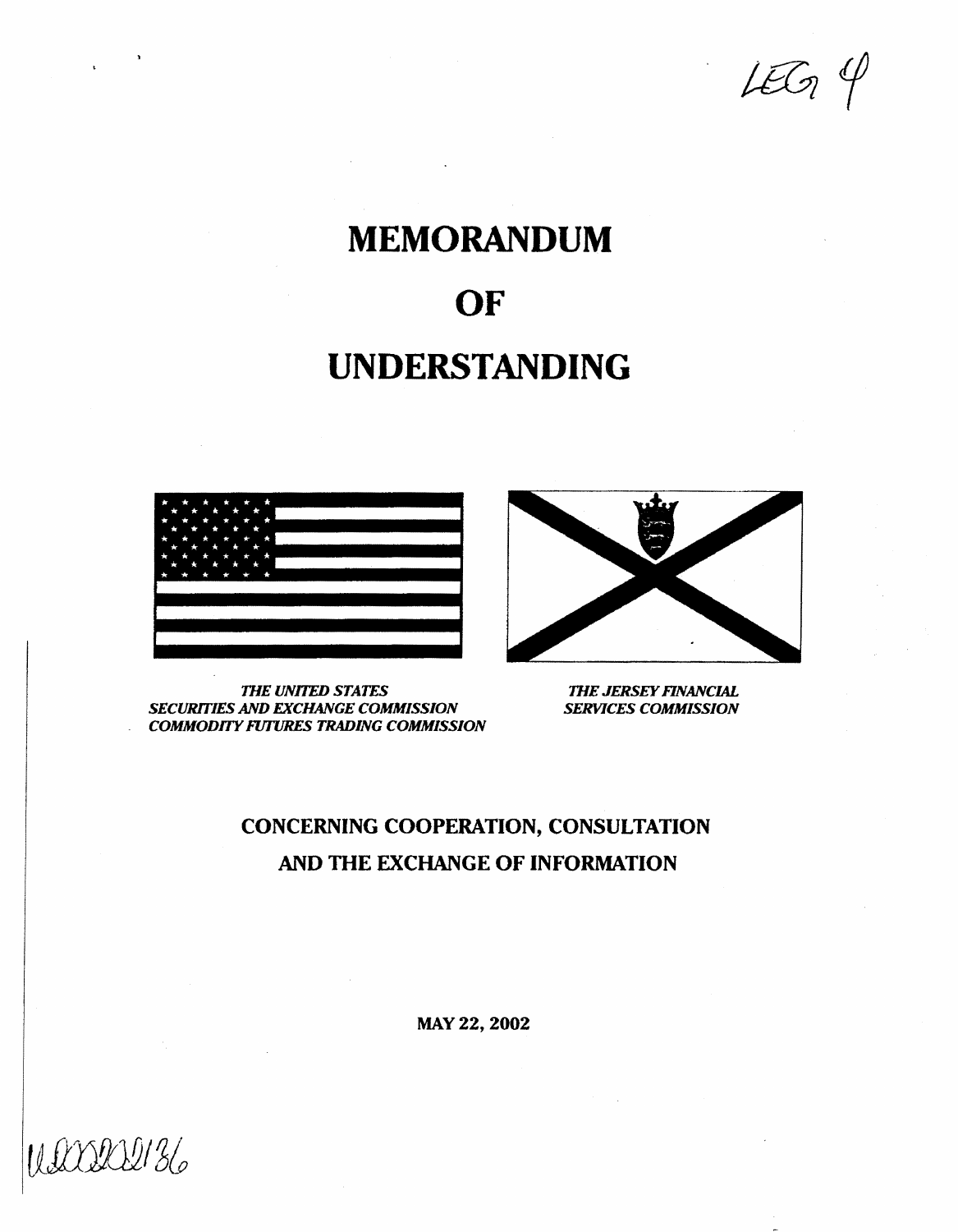The Commodity Futures Trading Commission of the United States and the Securities and Exchange Commission of the United States, on the one hand, and the Financial Services Commission of Jersey, on the other hand, recognizing increased international activity in futures and securities transactions and the corresponding need for mutual cooperation between relevant authorities, have reached the following understanding.

### DEFINITIONS

For the purposes of this Memorandum of Understanding:

- 1. "Authority" means:
	- (a) the United States Commodity Futures Trading Commission;
	- (b) the United States Securities and Exchange Commission: or
	- (c) the Jersey Financial Services Commission.
- 2. "Requested Authority" means an Authority to whom a request is made under this Memorandum of Understanding.
- 3. "Requesting Authority" means an Authority making a request under this Memorandum of Understanding.
- 4. "Person" means a natural person, unincorporated association, partnership, trust, body corporate, or government or a political subdivision, agency, instrumentality, or equivalent authority of a government.
- 5. "Futures Market" means an exchange or other market, including an over-thecountermarket. for futures contracts that is recognized, supervised, or subject to regulation by an Authority.
- 6. "Securities Market" means an exchange or other market, including an over-thecounter market, for securities that is recognized, supervised, or subject to regulation by an Authority.
- 7. "Laws and Regulations" mean:
	- (a) for futures contracts, the provisions of the laws ofthe United States and Jersey, the regulations promulgated thereunder, and other regulatory requirements that fall within the jurisdiction of an Authority, concerning futures contracts; and
	- (b) for securities, the provisions of the laws of the United States and Jersey, the regulations promulgated thereunder, and other regulatory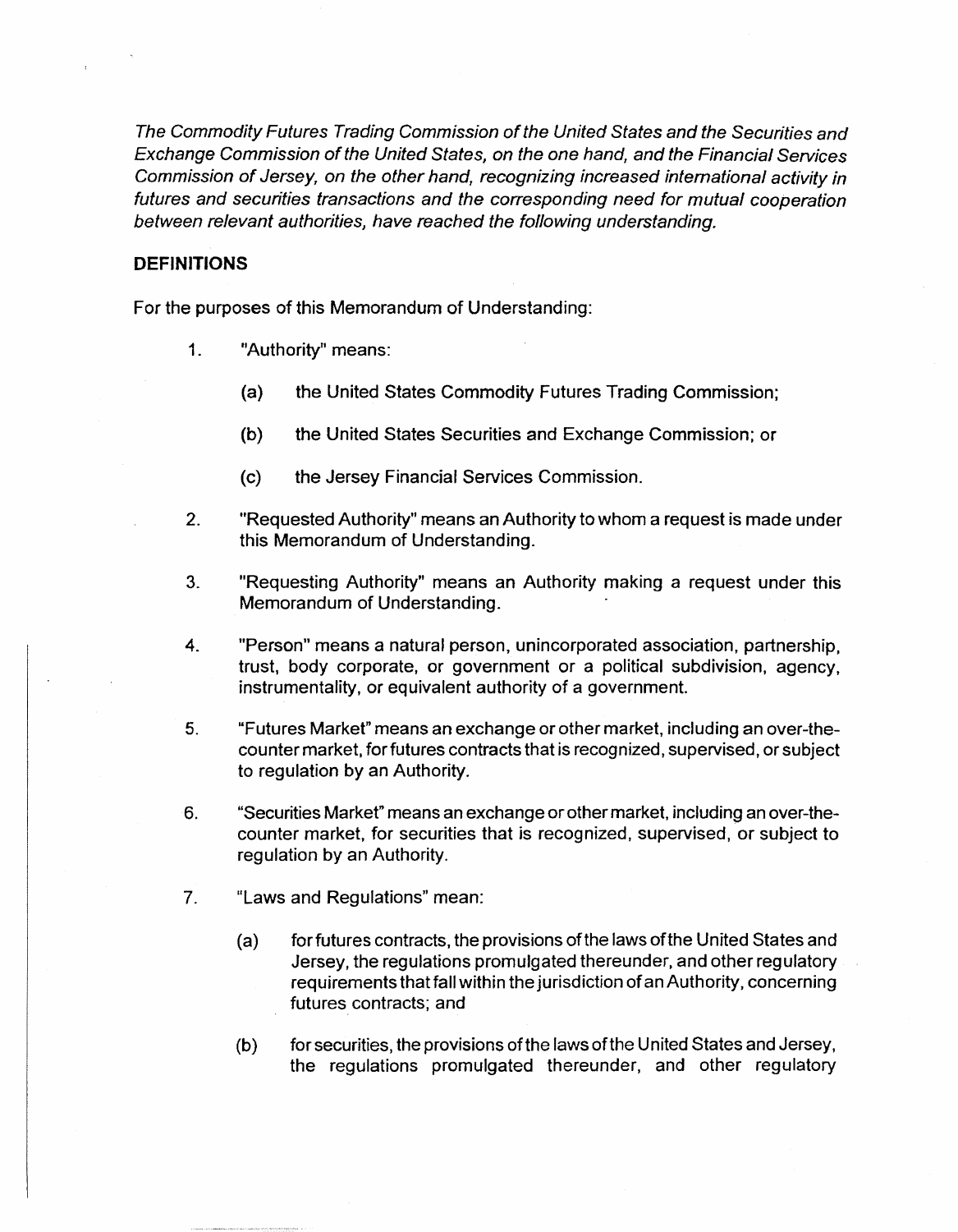requirements that fall within the jurisdiction of an Authority, concerning securities.

- 8. "Self-Regulatory Organization" means an organization given delegated authority by a government to administer or enforce a law, rule, or regulation as it relates to a securities or futures matter.
- 9. Except as provided in paragraphs 1 through 8, for the purposes of a request for assistance made pursuant to this Memorandum of Understanding, the Authorities will define terms in accordance with the relevant laws of the Requesting Authority's jurisdiction, unless such definition would require the Requested Authority to exceed its legal authority, or otherwise would be prohibited by the law of the Requested Authority's jurisdiction. In any case where such definition of a term would require the Requested Authority to exceed its legal authority or otherwise would be prohibited by the law of the Requested Authority's jurisdiction, the Authorities will consult in accordance with paragraph 17.

## ESTABLISHMENT OF A FRAMEWORK FOR CONSULTATIONS REGARDING MATTERS OF MUTUAL INTEREST

10. The Authorities intend to consult periodically about matters of mutual concern. Such consultation will be undertaken in the interest of improving cooperation to avoid the conflicts that may arise from the application of differing regulatory laws, regulations, and practices, and to enhance: the protection of investors and customers; the efficiency and integrity of the Futures and Securities Markets of the United States and Jersey; appropriate market oversight; and the effective performance by the Authorities of their respective functions regarding the Laws and Regulations of the United States and Jersey. Such consultations between the Authorities may include, but are not limited to, correspondence and other exchanges in which the Authorities share investigative analyses, progress, procedures, or strategies, and are subject to the confidentiality provisions of paragraph 16.

### MUTUAL ASSISTANCE AND THE EXCHANGE OF INFORMATION

- 11. General Principles Regarding Mutual Assistance and the Exchange of Information
	- (a) This Memorandum of Understanding sets forth the Authorities' intent with regard to mutual assistance and the exchange of information for the purpose of enforcing and securing compliance with the respective Laws and Regulations of the Authorities. The provisions ofthis Memorandum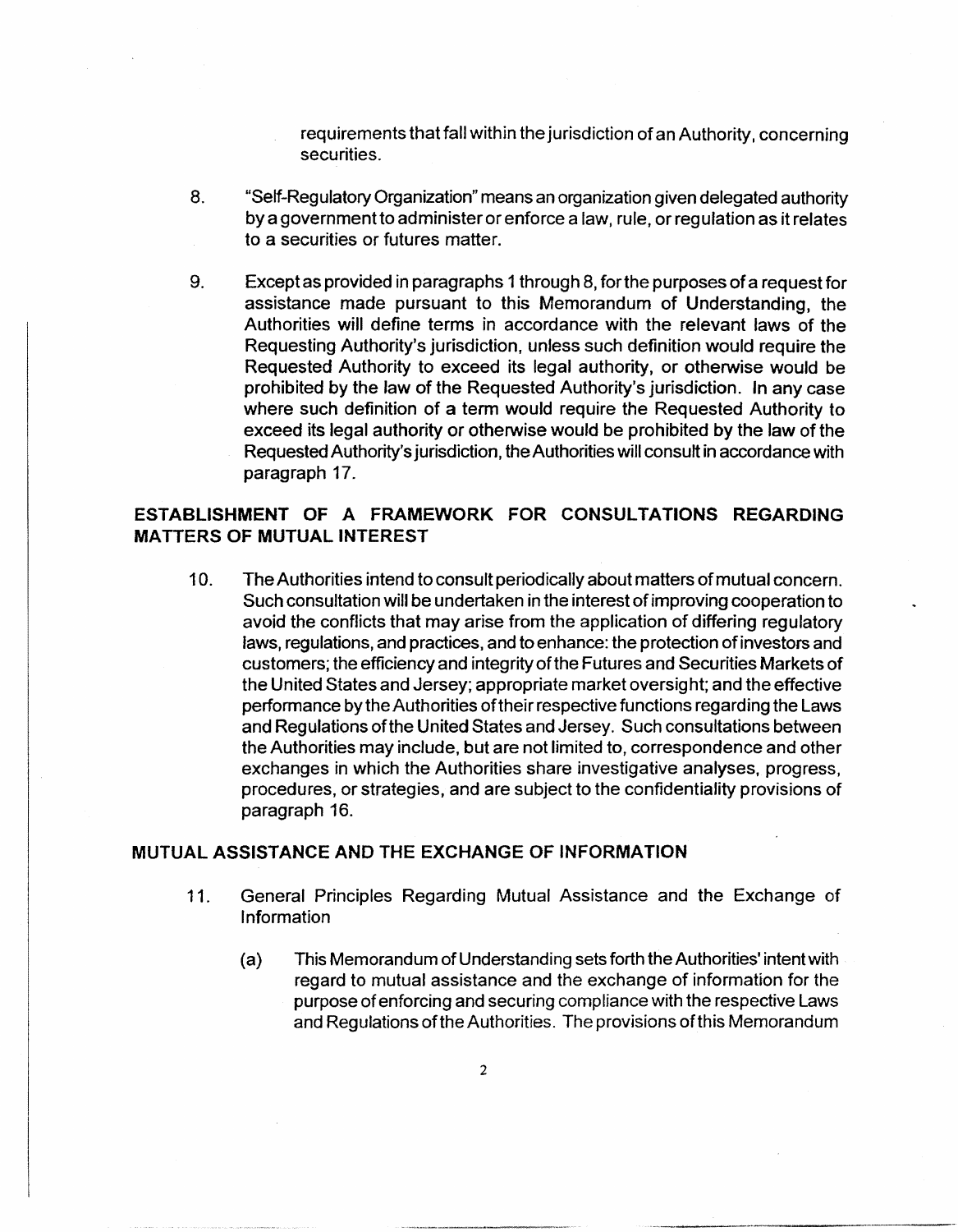of Understanding are not intended to create legally binding obligations or supersede domestic laws.

- (b) This Memorandum of Understanding does not limit an Authority to taking solely those measures described herein to obtain information necessary to ensure enforcement of or compliance with the Laws and Regulations applicable in its jurisdiction. In particular, this Memorandum of Understanding does not affect any right of any Authority to communicate with, or obtain information or documents from, any Person on a voluntary basis in the jurisdiction of the other Authority.
- (c) This Memorandum of Understanding does not confer upon any Person the right or ability directly or indirectly to obtain, suppress, or exclude any information or to challenge the execution of a request for assistance under this Memorandum of Understanding.
- (d) The Authorities recognize the importance and desirability of providing assistance and information for the purpose of enforcing and securing compliance with the Laws and Regulations applicable in their respective jurisdictions. However, a request for assistance may be denied by the Requested Authority:
	- (i) where the request would require the Requested Authority to act in a manner that would violate its domestic law;
	- (ii) where the request is not made in accordance with the provisions of this Memorandum of Understanding; or
	- (iii) on grounds of public interest.

Where a request for assistance is denied, or where assistance is not available under its domestic law, the Requested Authority will provide the reasons for not granting the assistance and consult pursuant to paragraph 17.

- 12. Scope of Assistance
	- (a) The Authorities will, within the framework of this Memorandum of Understanding, provide each other with the fullest assistance permissible under the Jaws of the United States and Jersey. Such assistance will be provided in order to facilitate: the enforcement of the Laws and Regulations applicable to Futures and Securities Markets and their participants; market oversight including market and financial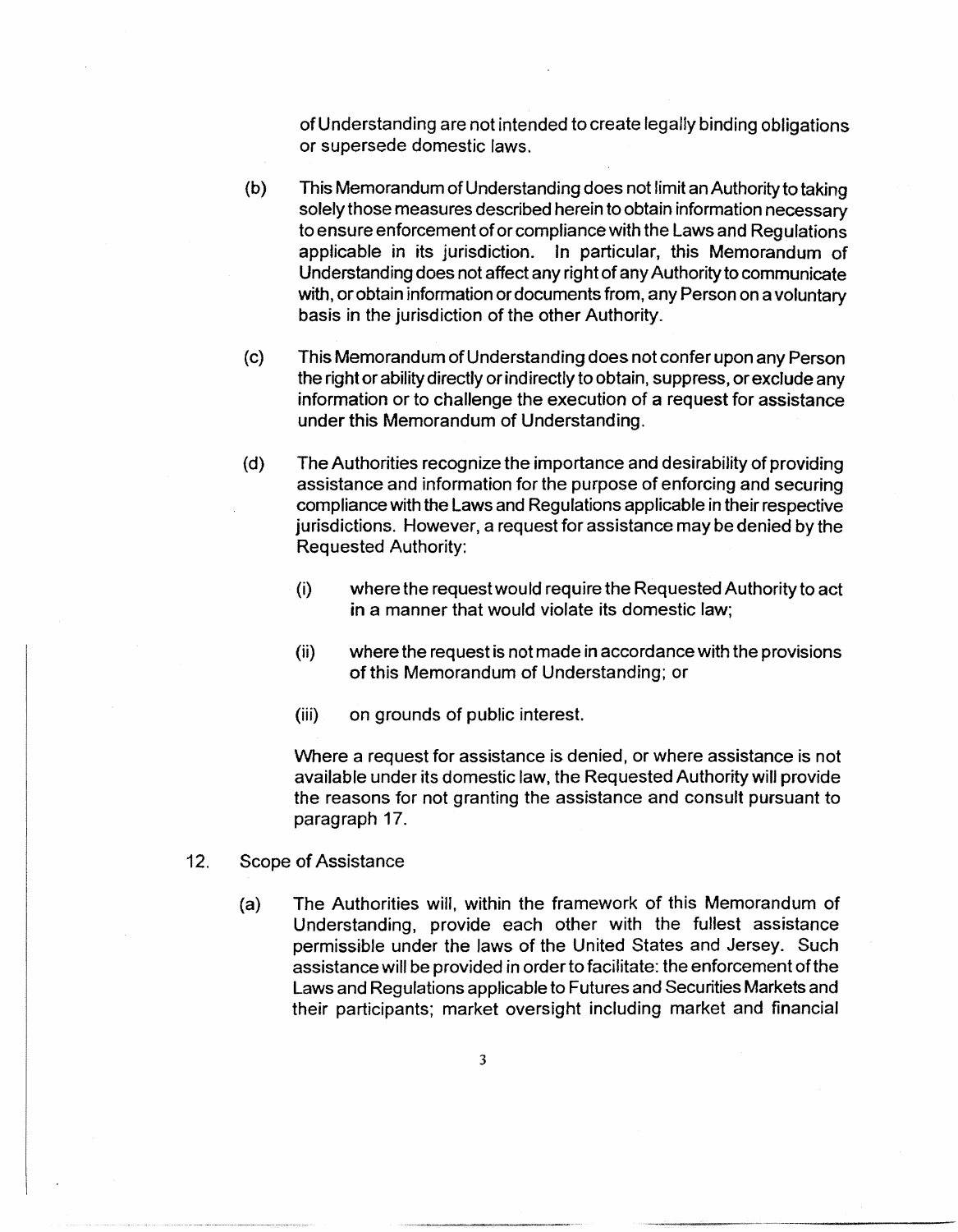surveillance; the granting of licenses, registrations, authorizations, waivers, or exemptions for the conduct, supervision, and inspection of Persons that are regulated by an Authority; the investigation, litigation, or prosecution by an Authority of activity that potentially violates the Laws and Regulations applicable in its respective jurisdiction; and any other matters that the Authorities deem appropriate.

- (b) The assistance available upon request under this Memorandum of Understanding includes, but is not limited to, providing information held in the files ofthe Requested Authority; and, if assistance is requested in connection with an investigation or proceeding to enforce the laws and regulations administered by the Requesting Authority:
	- (i) taking statements and the testimony of Persons; and
	- (ii) obtaining information and documents from Persons.
- (c) It is the common understanding of the Authorities that any request for assistance made by the Commodity Futures Trading Commission or the Securities and Exchange Commission pursuant to the Memorandum of Understanding that describes any matter that they believe involves acts or courses of conduct that created a false or misleading impression as to the market in or the price or value of any investment, and which they believe were undertaken by any Person for the purpose of creating that impression and, thereby, inducing any other Person to acquire, dispose of, subscribe for, or underwrite that investment or to refrain from doing so or to exercise, or refrain from exercising, any rights conferred by those investments, shall provide a sufficient basis for the Jersey Financial Services Commission to exercise the powers in Article 29(2) or Article 30, as appropriate, of the Financial Services (Jersey) Law of 1998, subject only to the Jersey Financial Services Commission's determination that the preconditions for assistance set forth in Article 33 of the Financial Services (Jersey) Law of 1998 have been met.
- (d) Where a request for assistance is made pursuant to this Memorandum of Understanding, and an Authority does not have the power to provide the requested assistance, the Authority will use all reasonable efforts to obtain the aid of other governmental agencies in order to provide the requested assistance.
- 13. Requests for Assistance
	- (a) Requests for assistance will be made in writing and will be addressed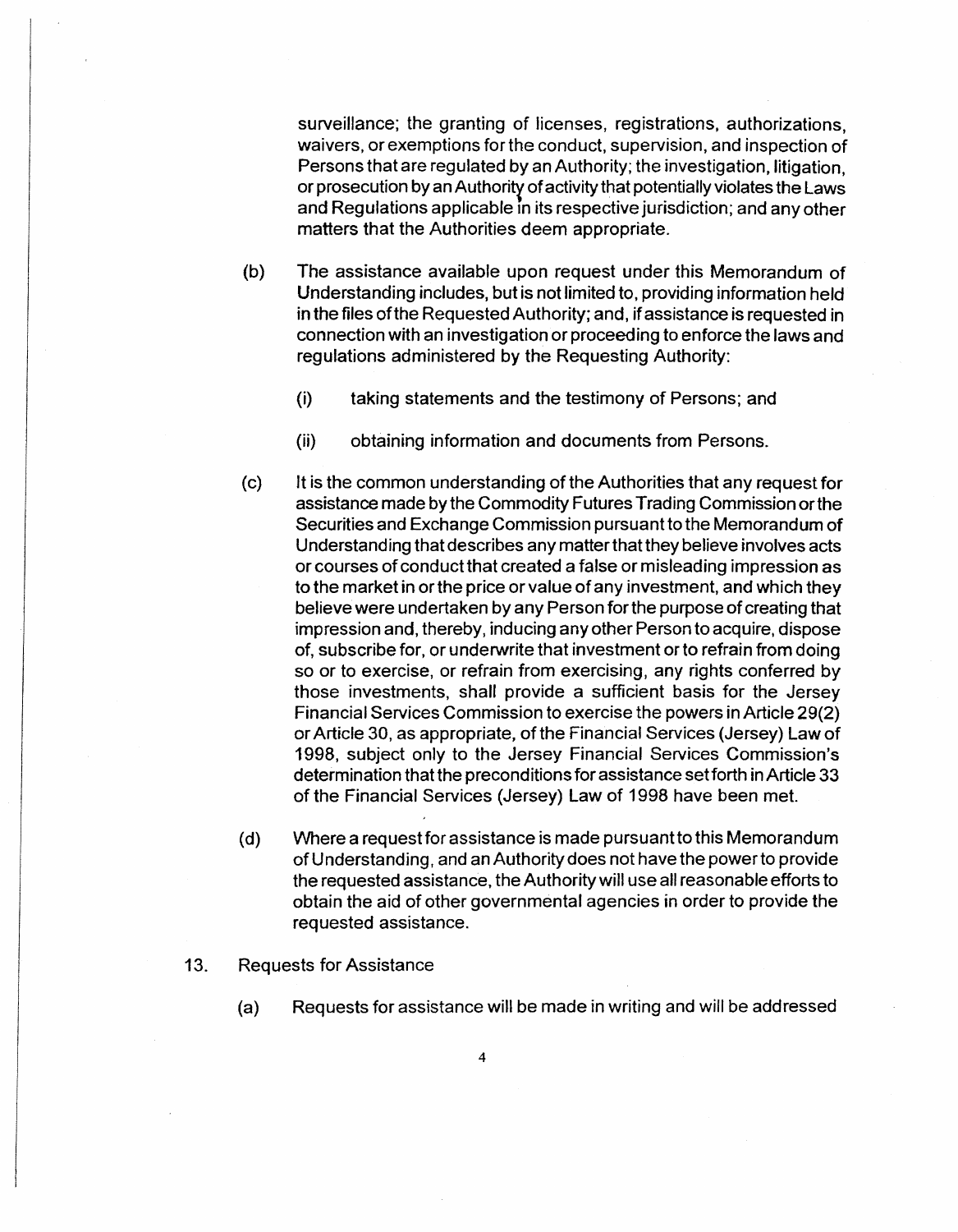to the Requested Authority's contact officer listed in Appendix A.

- (b) Requests for assistance will include the following:
	- (i) a general description of both the subject matter of the request and the purpose for which the assistance or information is sought;
	- (ii) a general description ofthe assistance, documents, information, testimony, or statements sought by the Requesting Authority;
	- (iii) any information known to or in the possession of the Requesting Authority that might assist the Requested Authority in identifying either the Persons believed to possess the information or documents sought or the places where such information may be obtained;
	- (iv) the Laws and Regulations pertaining to the subject matterofthe request; and
	- (v) the desired time period for the reply.
- (c) In urgent circumstances, requests for assistance, and the response to such requests, may be effected by telephone or e-mail, provided such communication is confirmed in writing.
- 14. Execution of Requests for Assistance

In accordance with paragraph 12(b), in responding to a request for assistance,

- (a) The Requested Authority will provide requested information held in its files.
- (b) The Requested Authority will provide to the Requesting Authority the requested information or documents that the Requested ·Authority obtains from (i) any Person designated by the Requesting Authority or (ii) any other Person who may possess, have custody of, or control over, the requested information or documents.
- (c) The Requested Authority will take the testimony or statements of any Person involved, directly or indirectly, in the activities that are the subject matter of the request for assistance or in possession of information relating, directly or indirectly, to the activities that are the subject matter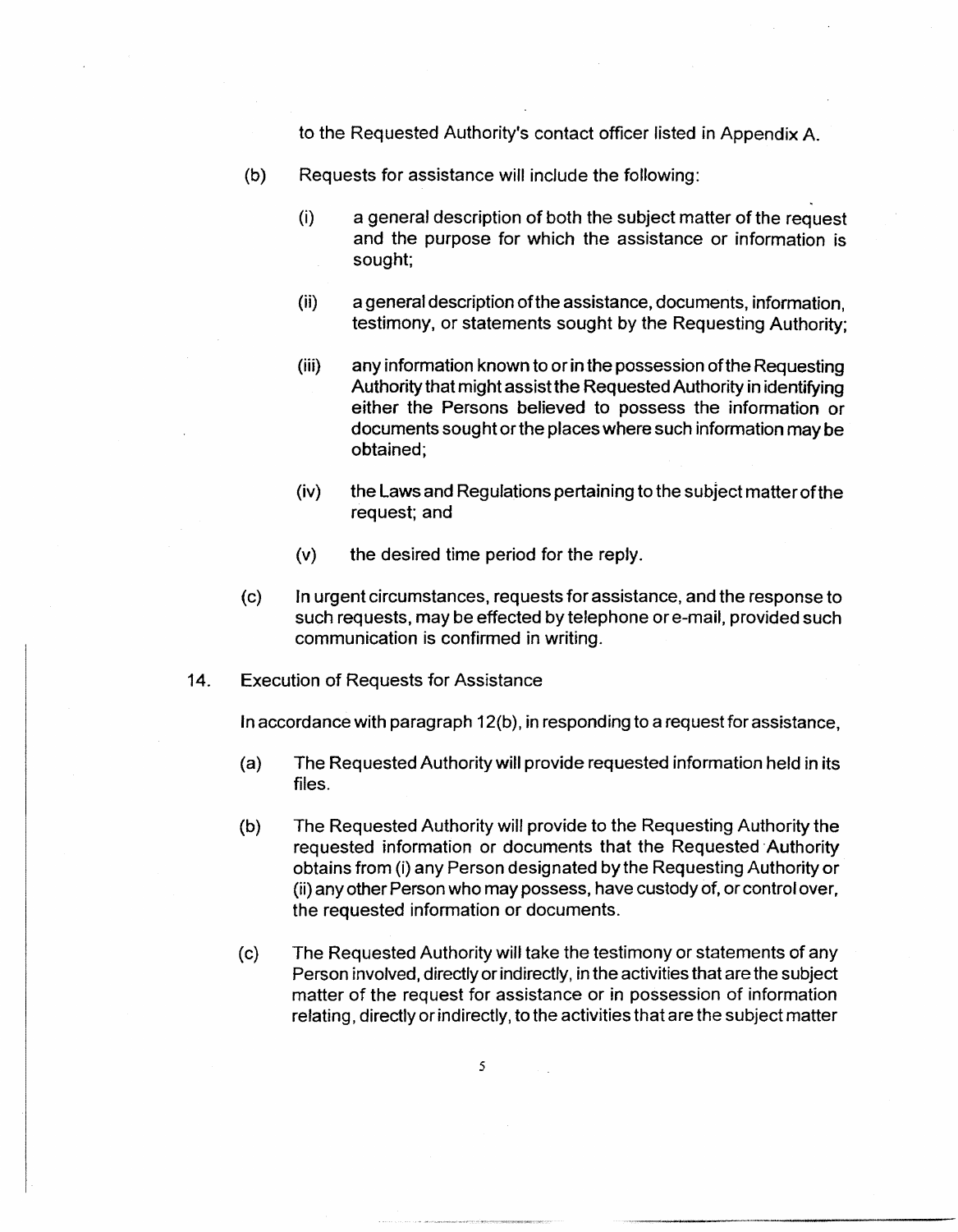of the request for assistance. The Requesting Authority may, in its discretion, request the taking of statements or testimony of designated Persons. When requested by the Requesting Authority, testimony and statements will be taken under circumstances where a knowingly false statement could subject the declarant to criminal penalties.

(d) Notwithstanding paragraph 14(f), any Person providing a statement pursuant to a request for assistance under this Memorandum of Understanding will have the right to have counsel present. In addition, a representative or representatives of the Requesting Authority may be present at the taking of testimony or statements and may prescribe, to a designated representative of the Requested Authority, specific questions to be asked of any witness. The Requested Authority will make a transcript of any testimony or statement it takes on behalf of the Requesting Authority.

> Where the Requested Authority grants a request which specifies that the law of the State of the Requesting Authority requires the opportunity for counsel for the witness or for a party to an adjudicative proceeding to pose questions to the witness, the Requested Authority will use its best efforts to ensure that such an opportunity will be given.

- (e) In addition to participating in the taking of testimony or statements pursuant to paragraph 14(c) of this Section, the Requesting Authority may submit to the Requested Authority a request, with reasons, that a Person or Persons designated by the Requesting Authority be permitted to take the testimony of any Person or take a statement of any Person.
- (f) Unless otherwise decided by the Authorities, information and documents requested under this Memorandum of Understanding will be gathered in accordance with the procedures applicable in the jurisdiction of the Requested Authority and by Persons designated by the Requested Authority.
- (g) Notwithstanding any other provision of this Memorandum of Understanding, any Person providing testimony, statements, information, or documents as a result of a request for assistance under this Memorandum of Understanding will be entitled to all rights and privileges applicable in the jurisdiction of the Requested Authority. Assertions regarding rights and privileges arising exclusively under the laws applicable in the jurisdiction of the Requesting Authority will be preserved for consideration by the courts in that jurisdiction.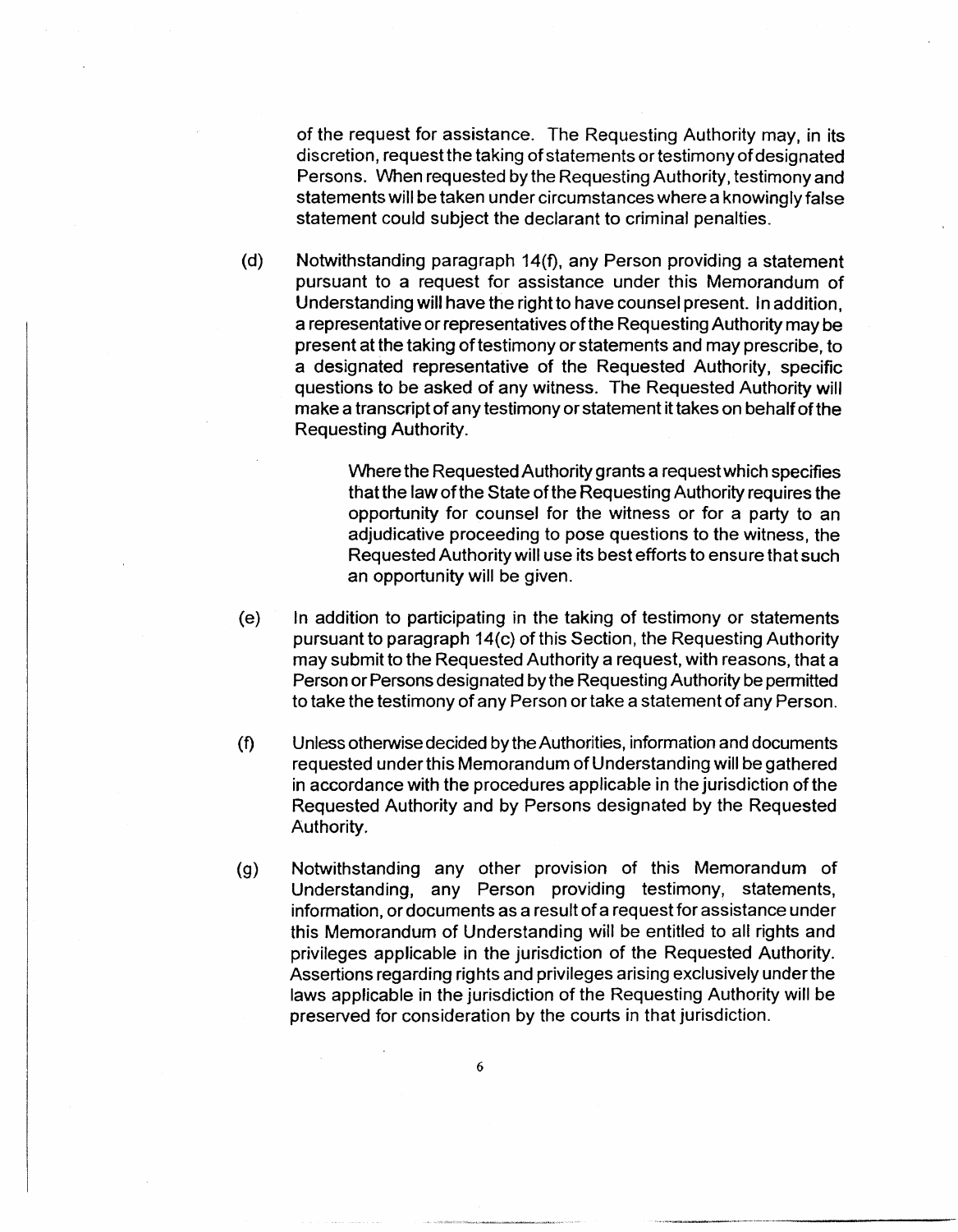- (h) If it appears that responding to a request for assistance under this Memorandum of Understanding will involve substantial cost. the Requested Authority may, as a condition to executing the request, ask the Requesting Authority to make a contribution to such cost in an amount agreed upon by the Authorities.
- 15. Permissible Uses of Information
	- (a) The Requesting Authority may use non-public information furnished in response to a request for assistance under this Memorandum of Understanding solely:
		- (i) for the purpose stated in the requestforassistancewith respect to ensuring compliance with or enforcement of the Laws and Regulations applicable in the jurisdiction of the Requesting Authority, including the legal provisions specified in the request and related provisions; and
		- (ii) for a purpose within the general framework of the use stated in the request for assistance, including conducting a civil or administrative enforcement proceeding, assisting in a Self-Regulatory Organization's surveillance or enforcement activities. assisting in a criminal prosecution, or conducting any investigation for any general charge applicable to the violation of the provisions specified in the request where such general charge pertains to a violation of the Laws and Regulations administered by the Requesting Authority.
	- (b) Before using non-public information furnished under this Memorandum of Understanding for a purpose other than those stated in paragraph 15(a), the Requesting Authority must first inform the Requested Authority of the intended use. The Requested Authority will advise its views within 14 days and, if necessary, the Authorities will consult pursuant to the provisions of paragraph 17 to discuss the reasons for any denial by the Requested Authority over such intended use and the circumstances under which the intended use might otherwise be allowed.

#### 16. Confidentiality

(a) The Requesting Authority will not disclose non-public information received under this Memorandum of Understanding, except as contemplated by paragraph 15 or pursuant to a legally enforceable demand, or in connection with an adjudicatory action or proceeding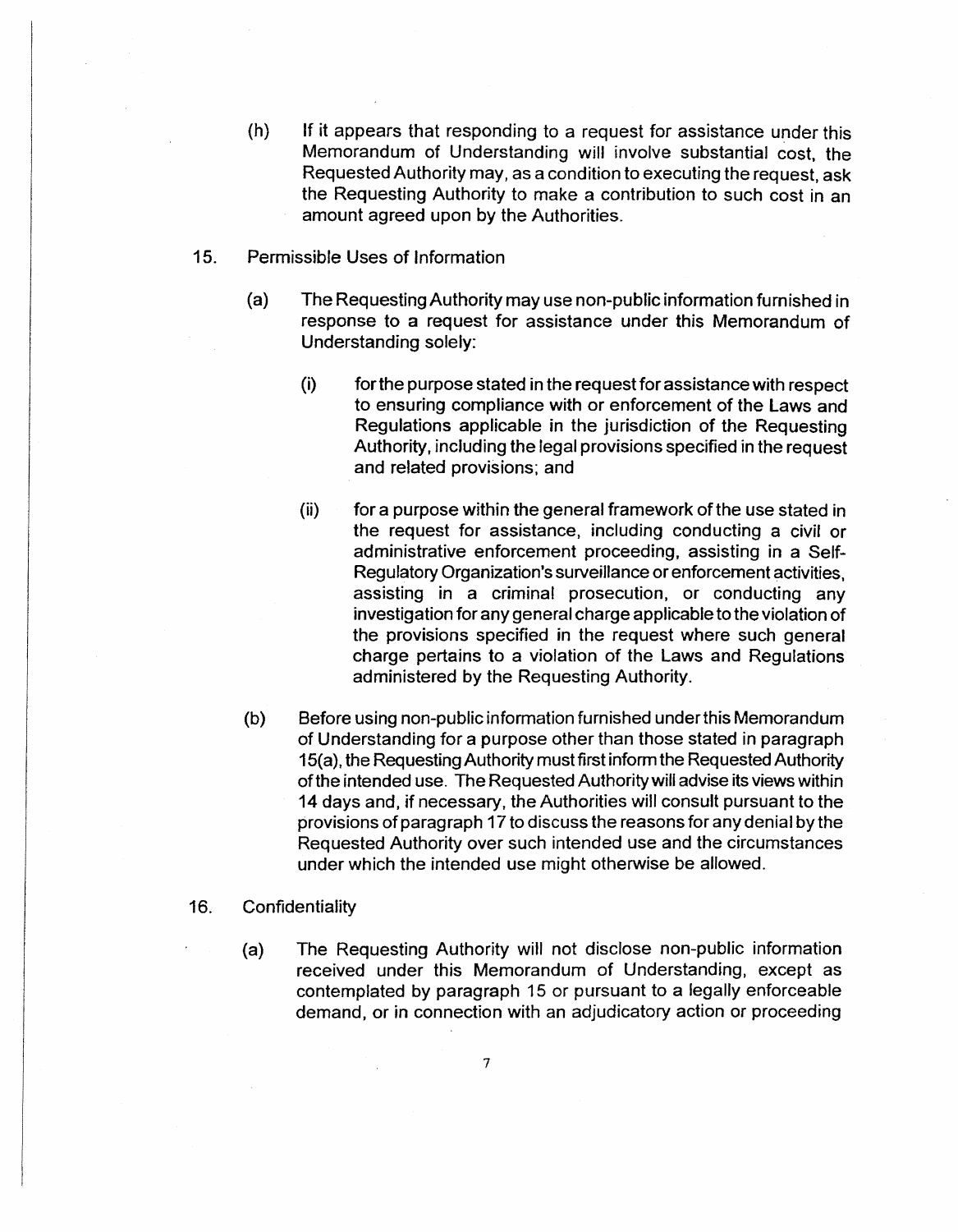brought under the laws applicable in the jurisdiction of the Requesting Authority to which the Requesting Authority or its government, or a political subdivision thereof, is a party.

- (b) Each Authority will keep confidential, to the extent permitted by law, requests made pursuant to this Memorandum of Understanding, consultations between the Authorities (including consultations under paragraph 10), and unsolicited assistance under paragraph 18, unless:
	- (i) such disclosure is absolutely necessary to carry out a request; or
	- (ii) the other Authority expressly waives such confidentiality.
- (c) Totheextentpossible, the Requesting Authority will notify the Requested Authority of any legally enforceable demand for non-public information furnished under this Memorandum of Understanding prior to compliance, and the Requested Authority will assert such appropriate legal exemptions or privileges with respect to such information as may be available.
- (d) In response to a request by the Requested Authority, and to the extent permitted by Jaw, after the Requesting Authority has terminated the matter for which assistance has been requested under this Memorandum of Understanding, it will, to the extent practicable, return to the Requested Authority all documents and copies thereof not already disclosed in proceedings referred to in paragraph 15(a) and other material disclosing the contents of such documents, other than material that is generated as part of the investigative, deliberative, or internal analytical process of the Requesting Authority.
- 17. Consultation Regarding Mutual Assistance and the Exchange of Information
	- (a) In any case of dispute over the interpretation of this Memorandum of Understanding, the Authorities will consult each other with a view to reaching a mutually acceptable interpretation.
	- (b) The Authorities will consult with each other regarding this Memorandum of Understanding with a view to improving its operation and resolving any matters that may arise. In particular, the Authorities will consult in the event of:
		- (i) an Authority's denial of a request made by another Authority pursuant to this Memorandum of Understanding;

8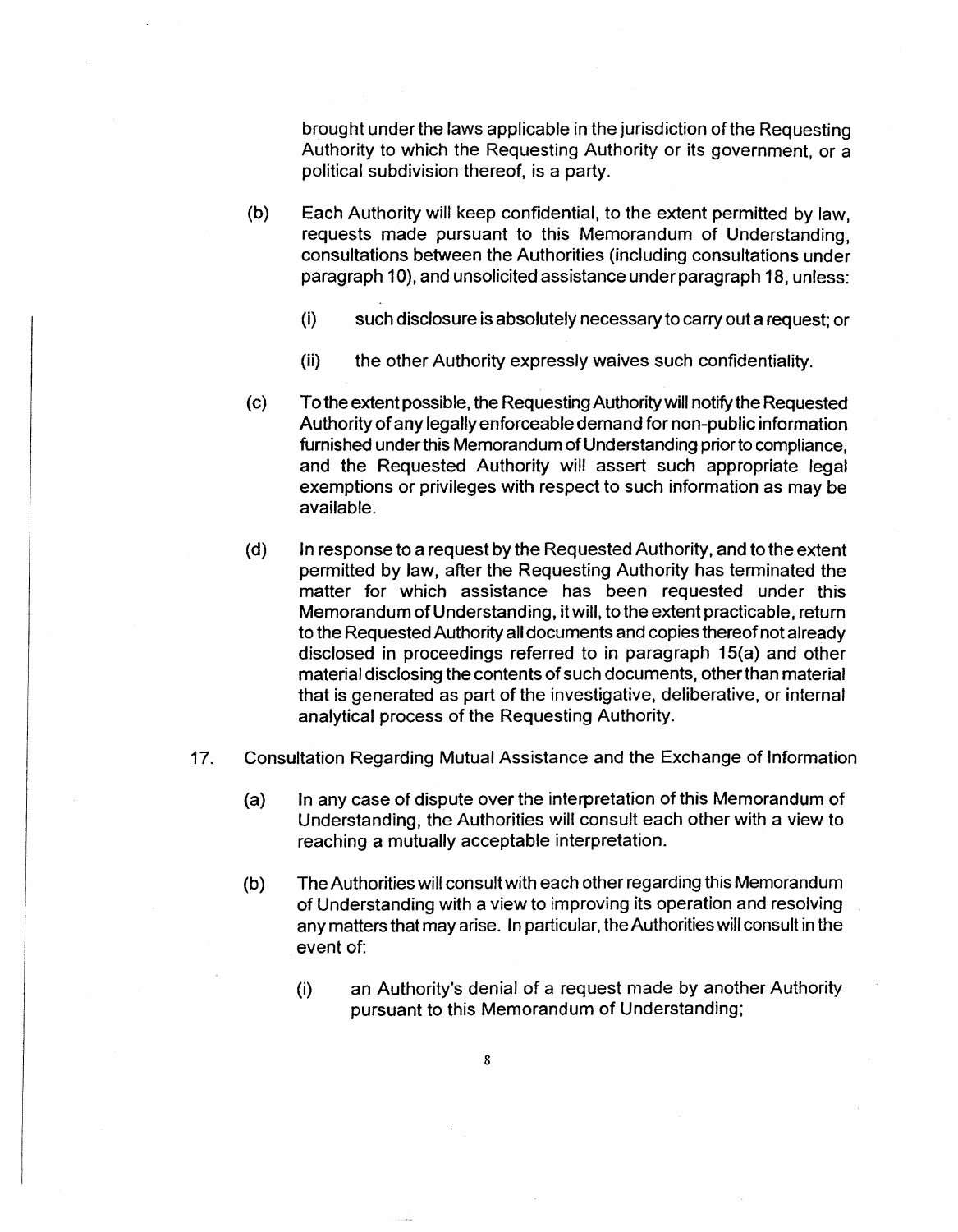- (ii) a material change in market or business conditions or in the legislation governing the matters set forth in paragraph 7; and
- (iii) any circumstance that makes it necessary or appropriate to amend or extend this Memorandum of Understanding in order to achieve its purposes.
- (c) The Authorities may agree on such practical measures as may be necessary to facilitate the implementation of this Memorandum of Understanding.
- (d) Any of the conditions of this Memorandum of Understanding may be amended or waived by mutual written consent.
- 18. Unsolicited Assistance

To the extent permitted by the Laws and Regulations of its respective jurisdiction, each Authority will use reasonable efforts to provide the other Authorities with any information it discovers that gives rise to a suspicion of a breach or an anticipated breach of the Laws and Regulations applicable in the jurisdiction of the other Authorities.

### FINAL PROVISIONS

19. Effective Date

Cooperation in accordance with this Memorandum of Understanding will begin on the date of its signing by the Authorities.

### 20. Termination

Cooperation and assistance in accordance with this Memorandum of Understanding will continue until the expiration of thirty days after any Authority gives written notice to the other Authorities of its intention to discontinue cooperation and assistance hereunder. If either the Commodity Futures Trading Commission or the Securities and Exchange Commission gives such notice, cooperation under this Memorandum will continue with respect to the other two Authorities. If any Authority gives a termination notice. the terms and conditions of this Memorandum of Understanding will continue with respect to all requests for assistance that were made before the effective date of notification until the Requesting Authority terminates the matter for which assistance was requested.

9